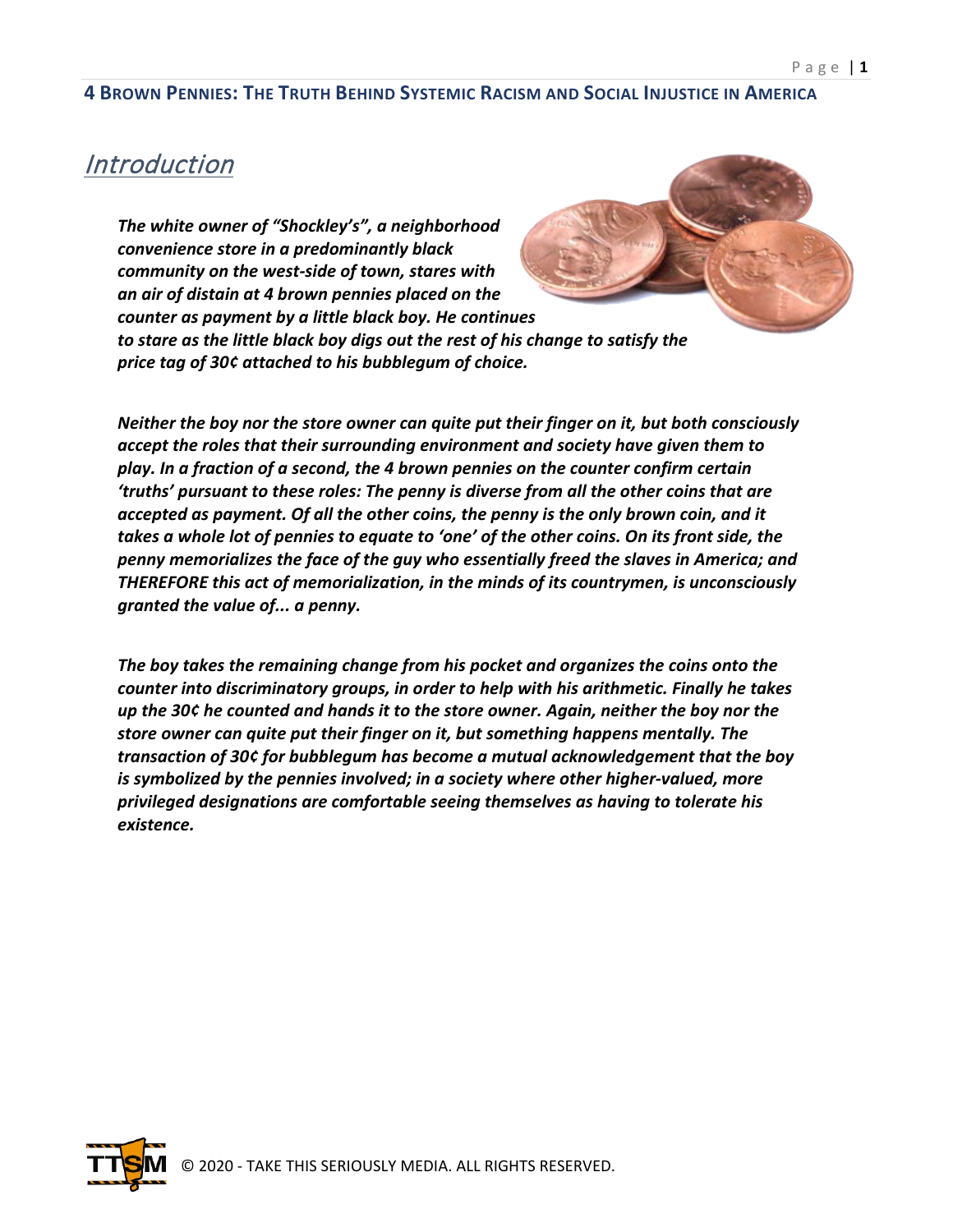## Systemic Racism in America

*The following is an excerpt from Willie Lynch Letter of 1712.*

*In my bag here, I have a foolproof method for controlling your black slaves. I guarantee every one of you that if installed correctly it will control the slaves for at least 300 years [which from the time of this letter would be the year 2012].*

In an anonymous quote from a high-ranking government official, he states "the bigger the lie, the more likely people will believe it". What are the odds that one of the coins produced as official tender for currency of the country would have special properties that just-so-happened to earmark specific ideas that perpetuate the subjugation of a specific group of people in America? What are the odds that the method of choice in the production of coins was not to manufacture all coin types in the same manner, but rather to reserve specialty-type manufacturing for a coin tendering the least-valued currency?

Our opening anecdotal story is an illustration of the active use of one primary key to fueling systemic racism in America today: indoctrination. While indoctrination itself is actually inherently neutral, its use, particularly in America, has historically been employed on a large scale with extreme prejudice. Calculated methods are used to covertly and strategically saturate the general public with a specific point of view. Many people would deem an average Hollywood film, television commercial, or PBS special program as unassuming and harmless; while others with a more discerning eye would deem many of them as clear and blatant propaganda.

The idea of indoctrination gives those with malicious intent an excellent opportunity to quietly 'steer' the general population to serve their special interests. While indoctrination can and should be used for the benefit of society, more times than not, America has intentionally used it to systemically frame race relations; creating irrational bias out of traits or properties (i.e. color) that are otherwise intrinsically neutral.

For example, does it rationally follow that the color 'black' be inherently evil while the color 'white' be inherently good? Why does the term 'black death' represent the bubonic plague, while 'white knight' represents a valiant warrior? Why are demons

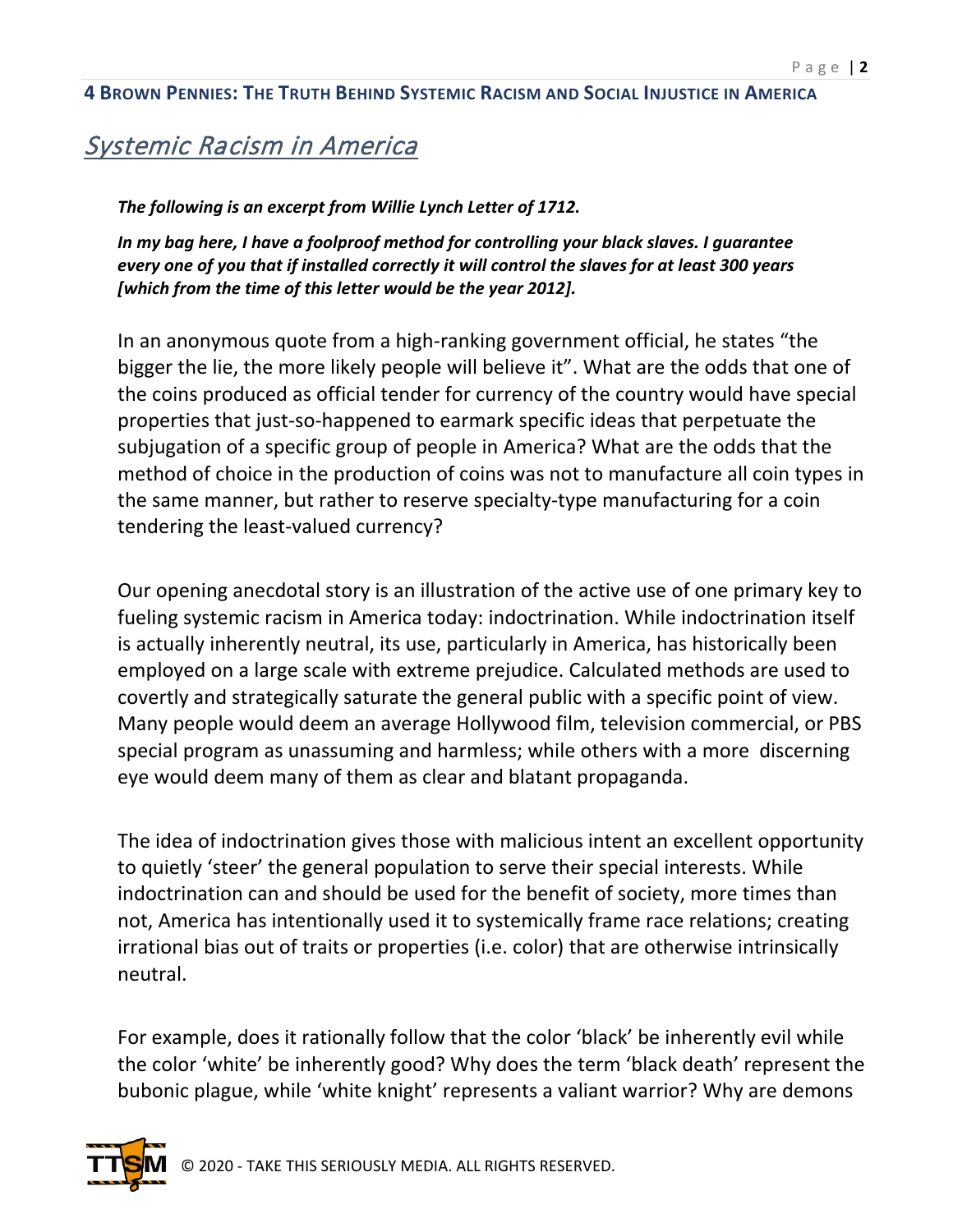often depicted in films and art as black, while angels are depicted as white? Why is 'blackmail' a term for threatening someone; while our nation's president lives in The White House? Why in children's fables, was 'the ugly duckling' black, while 'Mary had a little lamb whose fleece was white as snow'? Why does the term 'black sheep' represent someone who is rejected, while telling a 'little white lie' is seen as innocent? Why is the highly intelligent, community-oriented and fearless black seadwelling mammal called the 'Killer Whale'; while the most notable and dangerous sea-dwelling animal, routinely depicted as a man-eating predator called the 'Great White Shark'? And as from the standpoint of a penny, why does the color 'brown' carry the obligation of holding the least value?

What these examples reveal is the system behind racism in America. Racism is more than surface mistreatment or offensive slurs. It is more than the collateral damage handed down through America's original sin. It is a consciously up-kept, deliberately perpetuated, and fine-tuned system that has proven and continues to prove very effective. Even the term 'Systemic Racism' itself is proof that the system works and is in full affect; in that it has been reduced to a mere buzz word amidst the commotion of the political arena and passed off as cliché or trivial in mainstream media; losing its true meaning.

The unfortunate truth is, in order to function in this society, you are required to be a witting, or preferably unwitting cog in the machine of systemic racism.

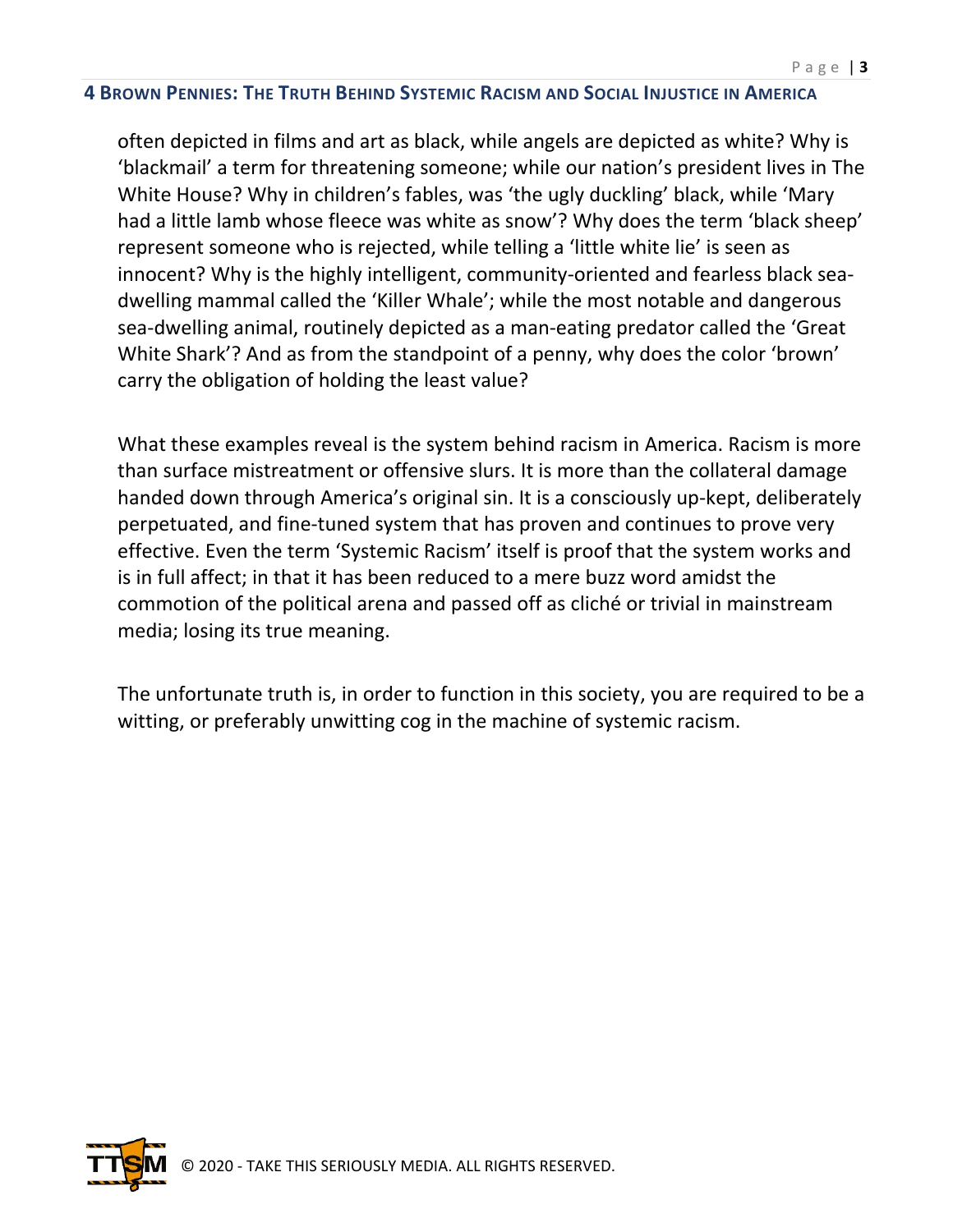## The African American

What is an African American? The term 'African American' emerged from the Civil Rights Movement as an attempt for minorities (namely the decedents of slaves) to legitimately lay claim to equal treatment and rights in a majority white society. But while many believe the term 'African American' to be one of the Civil Rights Movement's greatest milestones, it is in fact its greatest concession. The person carrying that label must renounce their original nationality (whatever that may be), and assume a posture with their head down and their hand-out to receive validation and acceptance into the nationality of their white counterparts as 'American'.

The Constitution of the United States of America specifies explicitly that a citizen of the country is sovereign. The Constitution deems all sovereign men the privilege of being "created equal". In addition, the Constitution grants all sovereign men the full backing of the sovereign nation of which he or she is a citizen. And accordingly, the right of sovereignty is recognized internationally. That is, because the country is said to be sovereign, any attack on a citizen of the sovereign nation by another nation is essentially a direct attack on the sovereign nation itself.

But how does one originally from another country become a citizen? Better yet, how does one obtain sovereignty as a citizen of this country? The answer is the 'will' of the individual. It was the intention of the founding fathers of this country to place the blessings and responsibilities of sovereignty solely on the immigrant's will to become a citizen. Basically, it is the **will** of the immigrant to renounce the citizenship of his or her country of origin and join themselves to become citizens of this country. And accordingly, their generations subsequently born in this country, becoming citizens through birth, were conferred the same 'will' of their immigrant parents.

But this begs the question: Was it the **will** of the slaves that were brought to this country 400 years ago to become citizens? The answer is an obvious **no**. It was not the will of the slaves to be here at all; much less become citizens. It was the will of others that they be brought here as slaves. So how can an African American legitimately lay claim to the right of sovereignty? Remember, in the eyes of this country's founding fathers, sovereignty through citizenship is an indication of the **will** of the immigrant to join this nation.

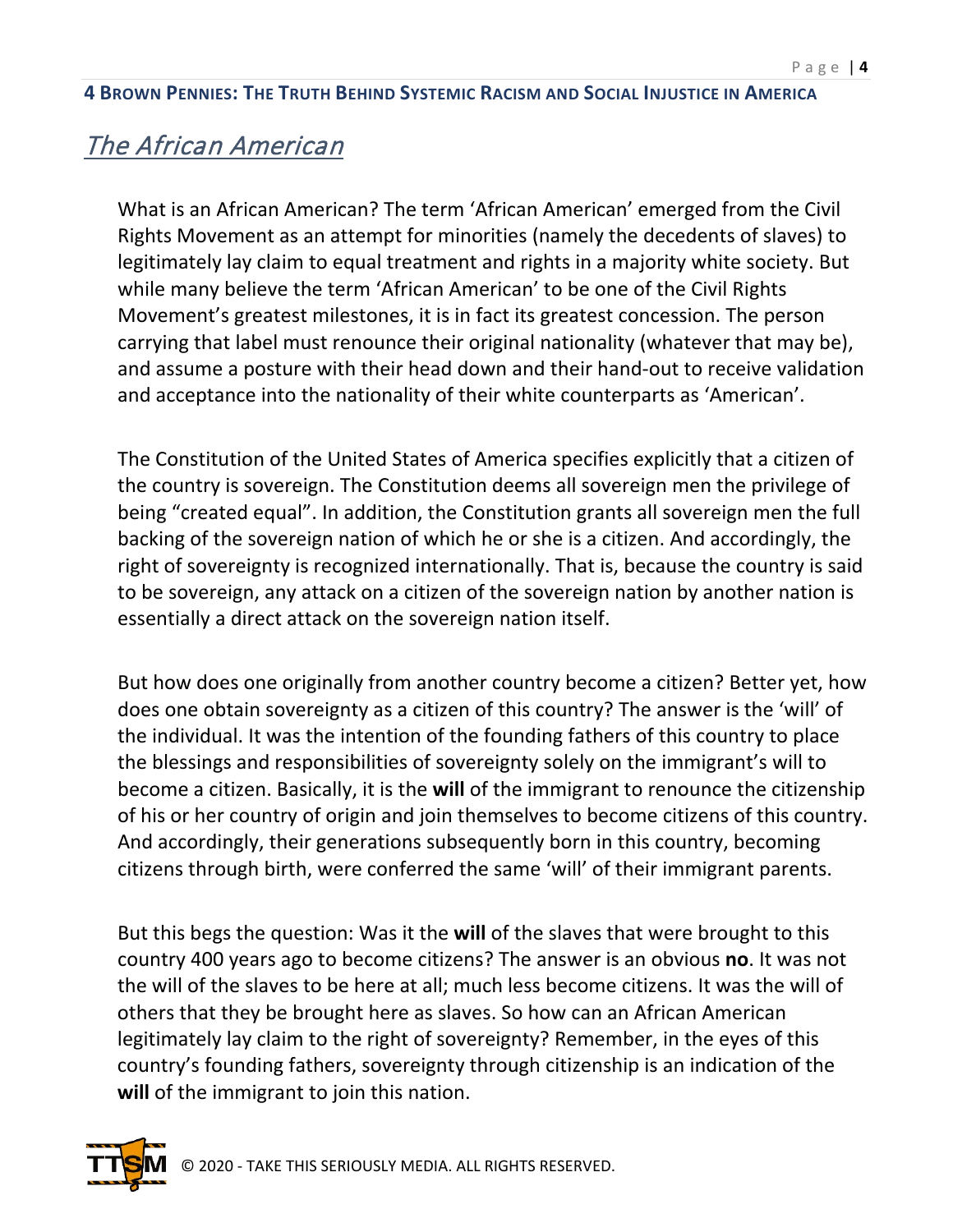Have you ever thought to yourself how arrogantly Nigerians conduct themselves as visitors of this country? The reality is quite the contrary. What we might perceive as arrogance is actually dignity. It is natural, even proper for people who have a selfawareness of their nationality to emit its intrinsic dignity. Have you ever wondered why exclusively Chinese communities exist in the U.S. like China Town, or why exclusively Mexican communities exist in the U.S. like those near the Mexican border? Again, it is natural, even proper for immigrants being citizens of the U.S. to retain the richness of their culture and heritage in their communities. But what about the descendants of slaves? What can so-called 'African Americans' emit with an intrinsic sense of dignity in their nationality beyond slavery? What richness of culture can they retain based on their heritage beyond some vague notion that their ancestors originated as primitive, barefoot grass-hut dwellers from some jungle in Africa?

The unfortunate truth is the descendants of slaves have been stripped of their true nationality and identity. Remember, slaves are considered to be the property of their owners. Rationally speaking, they have as much claim to their nationality of origin as a dog has claim to its nationality of origin. Slaves, by definition, are not immigrants; that is, they did not join themselves to this country on the basis of their own free will. Therefore, as stipulated through the intentions of this country's founding fathers, the descendants of slaves, or so-called 'African Americans', **have no legitimate claim** to the sovereignty of citizenship guaranteed by the Constitution of the United States of America.